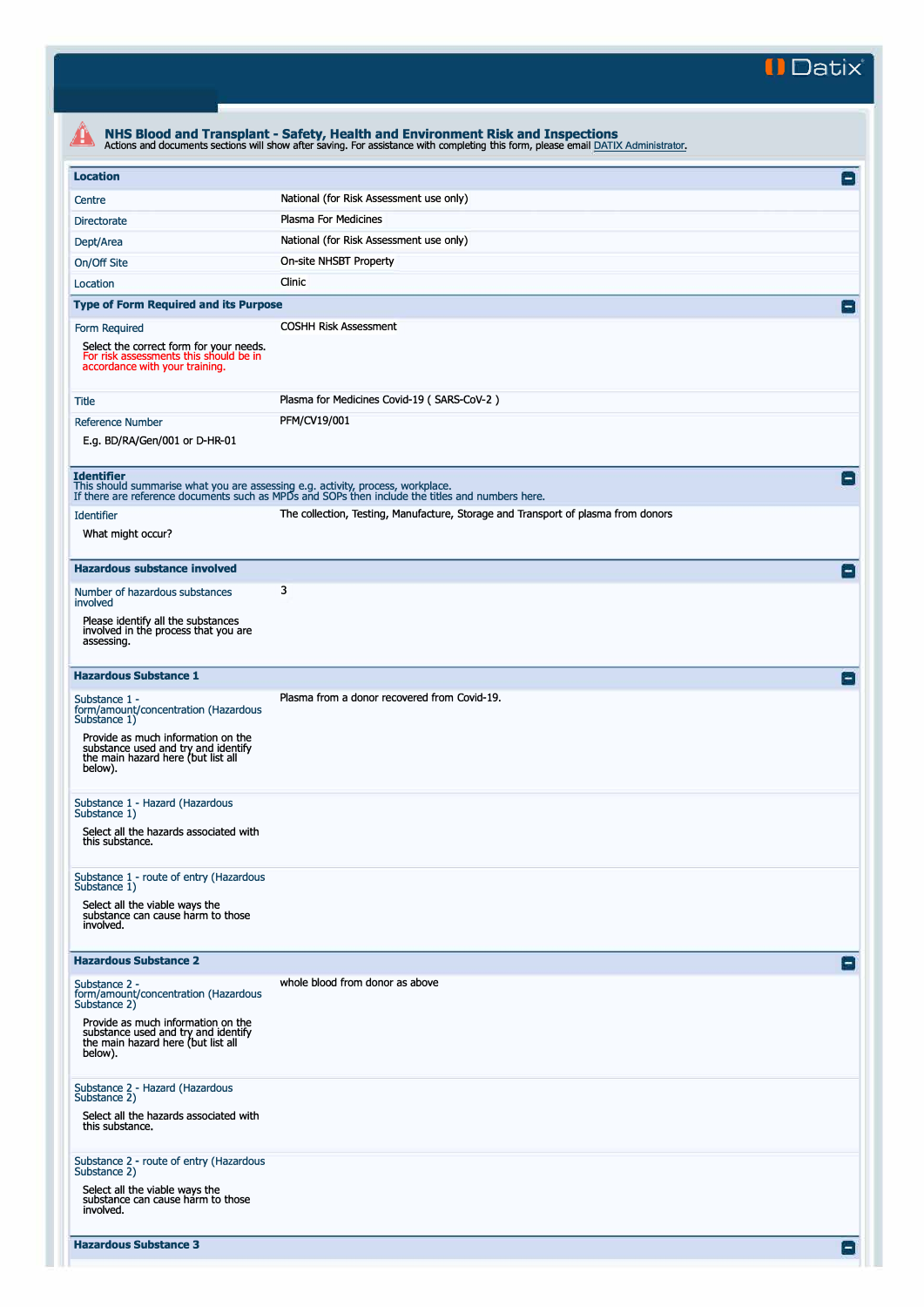| Substance 3 -<br>form/amount/concentration (Hazardous                                                                                                                                                                                                                                                                                                                                  | Covid19 virus                                                                                                                                                                                                                                                                                                                                                                                                                                                                                                                                                                                                                                                                                                                                                                                                                                                                                                                                                       |                                    |                |                       |            |              |  |  |
|----------------------------------------------------------------------------------------------------------------------------------------------------------------------------------------------------------------------------------------------------------------------------------------------------------------------------------------------------------------------------------------|---------------------------------------------------------------------------------------------------------------------------------------------------------------------------------------------------------------------------------------------------------------------------------------------------------------------------------------------------------------------------------------------------------------------------------------------------------------------------------------------------------------------------------------------------------------------------------------------------------------------------------------------------------------------------------------------------------------------------------------------------------------------------------------------------------------------------------------------------------------------------------------------------------------------------------------------------------------------|------------------------------------|----------------|-----------------------|------------|--------------|--|--|
| Substance 3)                                                                                                                                                                                                                                                                                                                                                                           |                                                                                                                                                                                                                                                                                                                                                                                                                                                                                                                                                                                                                                                                                                                                                                                                                                                                                                                                                                     |                                    |                |                       |            |              |  |  |
| Provide as much information on the<br>substance used and try and identify<br>the main hazard here (but list all<br>below).                                                                                                                                                                                                                                                             |                                                                                                                                                                                                                                                                                                                                                                                                                                                                                                                                                                                                                                                                                                                                                                                                                                                                                                                                                                     |                                    |                |                       |            |              |  |  |
| Substance 3 - Hazard (Hazardous<br>Substance 3)                                                                                                                                                                                                                                                                                                                                        |                                                                                                                                                                                                                                                                                                                                                                                                                                                                                                                                                                                                                                                                                                                                                                                                                                                                                                                                                                     |                                    |                |                       |            |              |  |  |
| Select all the hazards associated with<br>this substance.                                                                                                                                                                                                                                                                                                                              |                                                                                                                                                                                                                                                                                                                                                                                                                                                                                                                                                                                                                                                                                                                                                                                                                                                                                                                                                                     |                                    |                |                       |            |              |  |  |
| Substance 3 - route of entry (Hazardous                                                                                                                                                                                                                                                                                                                                                |                                                                                                                                                                                                                                                                                                                                                                                                                                                                                                                                                                                                                                                                                                                                                                                                                                                                                                                                                                     |                                    |                |                       |            |              |  |  |
| Substance 3)<br>Select all the viable ways the<br>substance can cause harm to those                                                                                                                                                                                                                                                                                                    |                                                                                                                                                                                                                                                                                                                                                                                                                                                                                                                                                                                                                                                                                                                                                                                                                                                                                                                                                                     |                                    |                |                       |            |              |  |  |
| involved.                                                                                                                                                                                                                                                                                                                                                                              |                                                                                                                                                                                                                                                                                                                                                                                                                                                                                                                                                                                                                                                                                                                                                                                                                                                                                                                                                                     |                                    |                |                       |            |              |  |  |
| <b>Documents</b>                                                                                                                                                                                                                                                                                                                                                                       |                                                                                                                                                                                                                                                                                                                                                                                                                                                                                                                                                                                                                                                                                                                                                                                                                                                                                                                                                                     |                                    |                |                       |            |              |  |  |
| No documents.                                                                                                                                                                                                                                                                                                                                                                          |                                                                                                                                                                                                                                                                                                                                                                                                                                                                                                                                                                                                                                                                                                                                                                                                                                                                                                                                                                     |                                    |                |                       |            |              |  |  |
| <b>Description of the process</b>                                                                                                                                                                                                                                                                                                                                                      | Standard Whole Blood/Plasma collection as per SOPs                                                                                                                                                                                                                                                                                                                                                                                                                                                                                                                                                                                                                                                                                                                                                                                                                                                                                                                  |                                    |                |                       |            |              |  |  |
| Description of the process                                                                                                                                                                                                                                                                                                                                                             | Standard Testing and Manufacture of Plasma as per SOPs                                                                                                                                                                                                                                                                                                                                                                                                                                                                                                                                                                                                                                                                                                                                                                                                                                                                                                              |                                    |                |                       |            |              |  |  |
|                                                                                                                                                                                                                                                                                                                                                                                        | Standard Storage and Transportation as per SOPs                                                                                                                                                                                                                                                                                                                                                                                                                                                                                                                                                                                                                                                                                                                                                                                                                                                                                                                     |                                    |                |                       |            |              |  |  |
| Frequency/duration of exposure and who is affected?                                                                                                                                                                                                                                                                                                                                    |                                                                                                                                                                                                                                                                                                                                                                                                                                                                                                                                                                                                                                                                                                                                                                                                                                                                                                                                                                     |                                    |                |                       |            |              |  |  |
|                                                                                                                                                                                                                                                                                                                                                                                        | Staff within Donor Clinic/ performing venepuncture, collection, removal of needle. Caring for donor during process.                                                                                                                                                                                                                                                                                                                                                                                                                                                                                                                                                                                                                                                                                                                                                                                                                                                 |                                    |                |                       |            |              |  |  |
| Frequency/duration of exposure and who<br>is affected? (Frequency/duration of                                                                                                                                                                                                                                                                                                          | Testing staff - whilst testing - standard testing time.                                                                                                                                                                                                                                                                                                                                                                                                                                                                                                                                                                                                                                                                                                                                                                                                                                                                                                             |                                    |                |                       |            |              |  |  |
| exposure and who is affected?)                                                                                                                                                                                                                                                                                                                                                         | Staff in manufacturing and Hospital Services during process - standard time.                                                                                                                                                                                                                                                                                                                                                                                                                                                                                                                                                                                                                                                                                                                                                                                                                                                                                        |                                    |                |                       |            |              |  |  |
| <b>Inherent Risk Grading</b>                                                                                                                                                                                                                                                                                                                                                           |                                                                                                                                                                                                                                                                                                                                                                                                                                                                                                                                                                                                                                                                                                                                                                                                                                                                                                                                                                     |                                    |                |                       |            |              |  |  |
| Inherent risk is an evaluation of the damage that could occur assuming there are no controls are in place or there is catastrophic failure of the controls. It is<br>completed for the activity / assessment as a whole.                                                                                                                                                               |                                                                                                                                                                                                                                                                                                                                                                                                                                                                                                                                                                                                                                                                                                                                                                                                                                                                                                                                                                     |                                    |                |                       |            |              |  |  |
| <b>Inherent Risk</b>                                                                                                                                                                                                                                                                                                                                                                   |                                                                                                                                                                                                                                                                                                                                                                                                                                                                                                                                                                                                                                                                                                                                                                                                                                                                                                                                                                     | <b>Impact</b>                      |                |                       |            |              |  |  |
| Red-Extreme<br>Orange-High                                                                                                                                                                                                                                                                                                                                                             | <b>Likelihood</b>                                                                                                                                                                                                                                                                                                                                                                                                                                                                                                                                                                                                                                                                                                                                                                                                                                                                                                                                                   | Negligible                         | Minor          | Moderate              | Major      | Catastrophic |  |  |
| Yellow-Moderate<br>Green-Low                                                                                                                                                                                                                                                                                                                                                           | <b>Almost Certain</b>                                                                                                                                                                                                                                                                                                                                                                                                                                                                                                                                                                                                                                                                                                                                                                                                                                                                                                                                               | $\cup$                             | $\bullet$      | $\bullet$             | $\bullet$  | $\bullet$    |  |  |
|                                                                                                                                                                                                                                                                                                                                                                                        | Likely                                                                                                                                                                                                                                                                                                                                                                                                                                                                                                                                                                                                                                                                                                                                                                                                                                                                                                                                                              | $\circ$                            | $\bullet$      | $\bullet$             | $\bullet$  | $\bullet$    |  |  |
|                                                                                                                                                                                                                                                                                                                                                                                        | <b>Possible</b>                                                                                                                                                                                                                                                                                                                                                                                                                                                                                                                                                                                                                                                                                                                                                                                                                                                                                                                                                     | $\bullet$                          | $\overline{O}$ |                       | $\bullet$  | $\bullet$    |  |  |
|                                                                                                                                                                                                                                                                                                                                                                                        | <b>Unlikely</b>                                                                                                                                                                                                                                                                                                                                                                                                                                                                                                                                                                                                                                                                                                                                                                                                                                                                                                                                                     | $\bullet$                          | $\overline{O}$ | $\bigcirc$            | $\circ$    | $\bullet$    |  |  |
|                                                                                                                                                                                                                                                                                                                                                                                        |                                                                                                                                                                                                                                                                                                                                                                                                                                                                                                                                                                                                                                                                                                                                                                                                                                                                                                                                                                     |                                    |                |                       |            |              |  |  |
|                                                                                                                                                                                                                                                                                                                                                                                        | Rare                                                                                                                                                                                                                                                                                                                                                                                                                                                                                                                                                                                                                                                                                                                                                                                                                                                                                                                                                                | $\bullet$                          | $\bullet$      | $\bullet$             | $\bigcirc$ | $\bigcirc$   |  |  |
|                                                                                                                                                                                                                                                                                                                                                                                        |                                                                                                                                                                                                                                                                                                                                                                                                                                                                                                                                                                                                                                                                                                                                                                                                                                                                                                                                                                     | <b>Rating (initial): 8</b><br>High |                | Risk level (initial): |            |              |  |  |
| <b>Controls in place</b><br>Best practice is to directly link the controls to the hazards they are reducing and to list them in order of preference according to the hierarchy of control i.e.<br>eliminate, substitute, engineering controls, information, instruction (such as SOPs and SSW), training, supervision, health surveillance and Personal Protective<br>Equipment (PPE). |                                                                                                                                                                                                                                                                                                                                                                                                                                                                                                                                                                                                                                                                                                                                                                                                                                                                                                                                                                     |                                    |                |                       |            |              |  |  |
| Controls in place<br>E.G. "Gloves available to wear-YES"<br>For COSHH assessments please<br>consider other controls e.g. Health<br>Surveillance.                                                                                                                                                                                                                                       | Plasma will be collected from Plasma donors. Plasma is collected according to current JPAC rules. We are collecting a<br>blood sample for testing from them, but this is really a precautionary approach. Result will be checked, but only<br>after donation has already been collected (all assumed to be negative for BBV's. Based on this they and their plasma<br>can be regarded as non-infectious.<br>*Universal Hygiene Precautions will be followed as per standard practice.<br>*Testing and Manufacturing Labs have correct Containment specification as per standard Plasma donation.<br>* Standard Operating Procedures in place for all procedures<br>*Training in place<br>*24 Hour Sharps/ body fluid contact line available<br>*SOP429 Reporting Accidents, near Misses, Needlesticks and Blood Contacts.<br>As such controls are acceptable and the residual risk is the same as for any plasma collection, manufacture, storage<br>and transport. |                                    |                |                       |            |              |  |  |
| <b>Emergency Preparedness</b>                                                                                                                                                                                                                                                                                                                                                          |                                                                                                                                                                                                                                                                                                                                                                                                                                                                                                                                                                                                                                                                                                                                                                                                                                                                                                                                                                     |                                    |                |                       |            |              |  |  |
| Storage and disposal / accidental release<br>and fire fighting requirements                                                                                                                                                                                                                                                                                                            | Standard practice for storage, disposal and dealing with blood/ body fluid spillage if needed.                                                                                                                                                                                                                                                                                                                                                                                                                                                                                                                                                                                                                                                                                                                                                                                                                                                                      |                                    |                |                       |            |              |  |  |
| <b>First Aid Measures</b>                                                                                                                                                                                                                                                                                                                                                              | Standard practice for blood/ body fluid splash/ needlestick to be followed. Flush affected area with plenty of water<br>immediately and then contact 24 Hour Sharps Line as above.                                                                                                                                                                                                                                                                                                                                                                                                                                                                                                                                                                                                                                                                                                                                                                                  |                                    |                |                       |            |              |  |  |
| <b>Final risk Grading</b><br>Residual risk is an evaluation of the damage that could occur after taking into account the effectiveness of current controls. It is completed for the activity /<br>assessment as a whole.                                                                                                                                                               |                                                                                                                                                                                                                                                                                                                                                                                                                                                                                                                                                                                                                                                                                                                                                                                                                                                                                                                                                                     |                                    |                |                       |            |              |  |  |
| <b>Residual Risk</b>                                                                                                                                                                                                                                                                                                                                                                   |                                                                                                                                                                                                                                                                                                                                                                                                                                                                                                                                                                                                                                                                                                                                                                                                                                                                                                                                                                     | <b>Impact</b>                      |                |                       |            |              |  |  |
| Red-Extreme                                                                                                                                                                                                                                                                                                                                                                            | <b>Likelihood</b>                                                                                                                                                                                                                                                                                                                                                                                                                                                                                                                                                                                                                                                                                                                                                                                                                                                                                                                                                   | Negligible                         | Minor          | Moderate              | Major      | Catastrophic |  |  |
| Orange High<br>Yellow-Moderate                                                                                                                                                                                                                                                                                                                                                         |                                                                                                                                                                                                                                                                                                                                                                                                                                                                                                                                                                                                                                                                                                                                                                                                                                                                                                                                                                     |                                    |                |                       |            |              |  |  |
| Green-Low                                                                                                                                                                                                                                                                                                                                                                              |                                                                                                                                                                                                                                                                                                                                                                                                                                                                                                                                                                                                                                                                                                                                                                                                                                                                                                                                                                     |                                    |                |                       |            |              |  |  |
|                                                                                                                                                                                                                                                                                                                                                                                        | <b>Almost Certain</b>                                                                                                                                                                                                                                                                                                                                                                                                                                                                                                                                                                                                                                                                                                                                                                                                                                                                                                                                               | $\bigcirc$                         | $\bullet$      | $\bullet$             | $\bullet$  | $\bullet$    |  |  |
|                                                                                                                                                                                                                                                                                                                                                                                        | Likely                                                                                                                                                                                                                                                                                                                                                                                                                                                                                                                                                                                                                                                                                                                                                                                                                                                                                                                                                              | $\bigcirc$                         | $\bullet$      | $\bullet$             | $\bullet$  | $\bullet$    |  |  |
|                                                                                                                                                                                                                                                                                                                                                                                        | <b>Possible</b>                                                                                                                                                                                                                                                                                                                                                                                                                                                                                                                                                                                                                                                                                                                                                                                                                                                                                                                                                     | $\bullet$                          | $\bigcirc$     |                       | $\bullet$  | $\bullet$    |  |  |
|                                                                                                                                                                                                                                                                                                                                                                                        | Unlikely                                                                                                                                                                                                                                                                                                                                                                                                                                                                                                                                                                                                                                                                                                                                                                                                                                                                                                                                                            | $\bullet$                          | $\bigcirc$     | $\bigcirc$            | $\bullet$  | $\bullet$    |  |  |